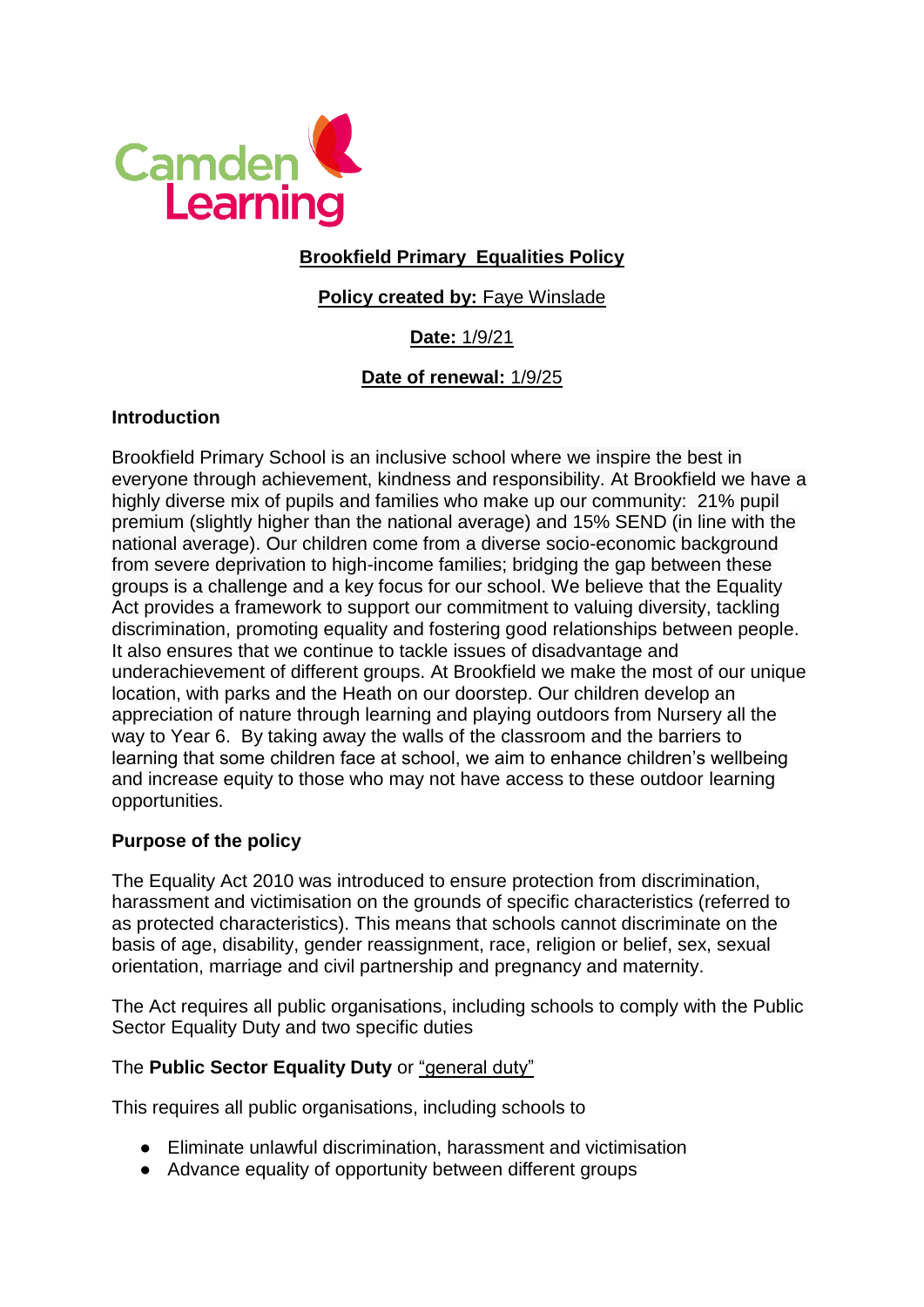● Foster good relations between different groups

Additionally, there are two "specific duties". They require all public organisations, including the school to

1. Publish information to show compliance with the Equality Duty

2. Publish equality objectives at least every 4 years which are specific and measurable

This policy describes how the school is meeting these statutory duties and is in line with national guidance. It includes information about how the school is complying with the Public Sector Equality Duty and also provides guidance to staff and outside visitors about our approach to promoting equality.

### **Equality Objectives**

Under the Public Sector Equalities Duty, the school must prepare and publish equality objectives, updating these at least once every 4 years. The objectives which we have identified represent our school's priorities and are the outcome of a careful analysis of data and other evidence. It also takes into account national and local priorities and issues. The objectives are as follows:

- In the Early Years Foundation Setting (EYFS), to increase the number of boys reaching GLD and in year 1, to increase the number of boys reaching year 1 expectations in reading, writing and maths.
- In years 2 and 3, to increase the number of children writing at greater depth with a focus on: girls, disadvantaged and mixed ethnicity in accelerating progress.
- In year 6, to increase the % of disadvantaged children attaining the expected standard in reading to increase the % of boys attaining Reading, Writing and maths.
- Identifying gaps from Summer assessment, with a particular focus on the intersectionality of pupil premium/mobile pupil premium, Special Educational Needs (SEND) and English as an Additional Language (EAL).
- To support children with complex SEND and behavioural challenges through whole class forest school and Trauma Informed Practice. This will result in progress in attainment, attendance and fewer internal exclusions.
- To inspire, motivate and increase engagement of black and minority ethnic backgrounds through the redesigning of the curriculum.
- To embed the ethos of our work with 'Lifting Limits' into the new curriculum: training staff in language, use of gender stereotypes and challenging gender stereotypes in lessons and assemblies.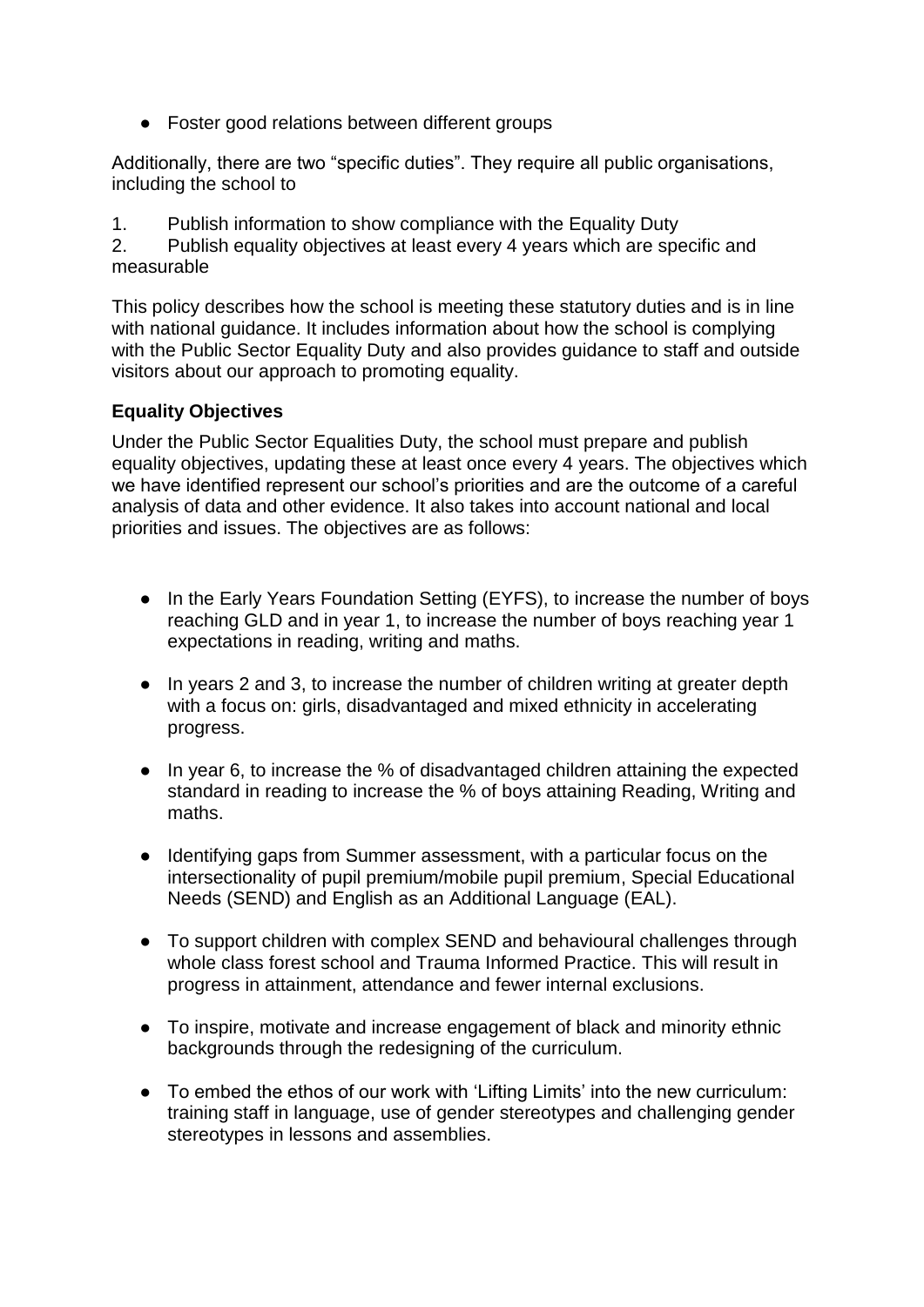- To encourage a greater diversity of our parent population into school e.g. coffee mornings, training and workshops.
- To seek diversity and equality in the governing body, teaching staff and Senior Leadership Team (SLT).

#### **Advancing equality of opportunity between different groups**

- We keep a record of different prejudice-related incidents and provide a report to the governors about the numbers, types and seriousness of prejudicerelated incidents at our school and how we dealt with them. We review this data termly and take action to reduce incidents
- We know the needs of our school population very well and collect and analyse data in order to inform our planning and identify targets to achieve improvements. For example, we have recently trained staff in adopting a 'maths mastery' approach to their teaching- this ensures that no child is left behind in a maths lessons ensuring a deeper, long-term and secure understanding of maths, which we know will benefit our key focus groups.
- We have procedures, working in partnership with parents and carers, to identify children who have a disability through our pupil admissions meetings as well as a full time Special Educational Needs Coordinator (SENDCO) to identify any emerging needs.
- We collect data and monitor progress and outcomes of different groups of pupils:
	- *Bangladeshi*
	- *Black British*
	- *Black African*
	- *Congolese*
	- *Somali*
	- *White British FSM and non-FSM*
	- *White other*
	- *Asian*
	- *Black Caribbean*
	- *Free School Meals*
	- *EAL*
	- *All SEN*
	- *Looked after Children*
	- *Refugee*

We use this data to support school improvement. We take action to close any gaps, for example, for those making slow progress in acquiring ageappropriate literacy and number skills.

● We avoid language that runs the risk of placing a ceiling on any pupil' achievement or that seek to define their potential as learners, such as less able.

### **Fostering good relations**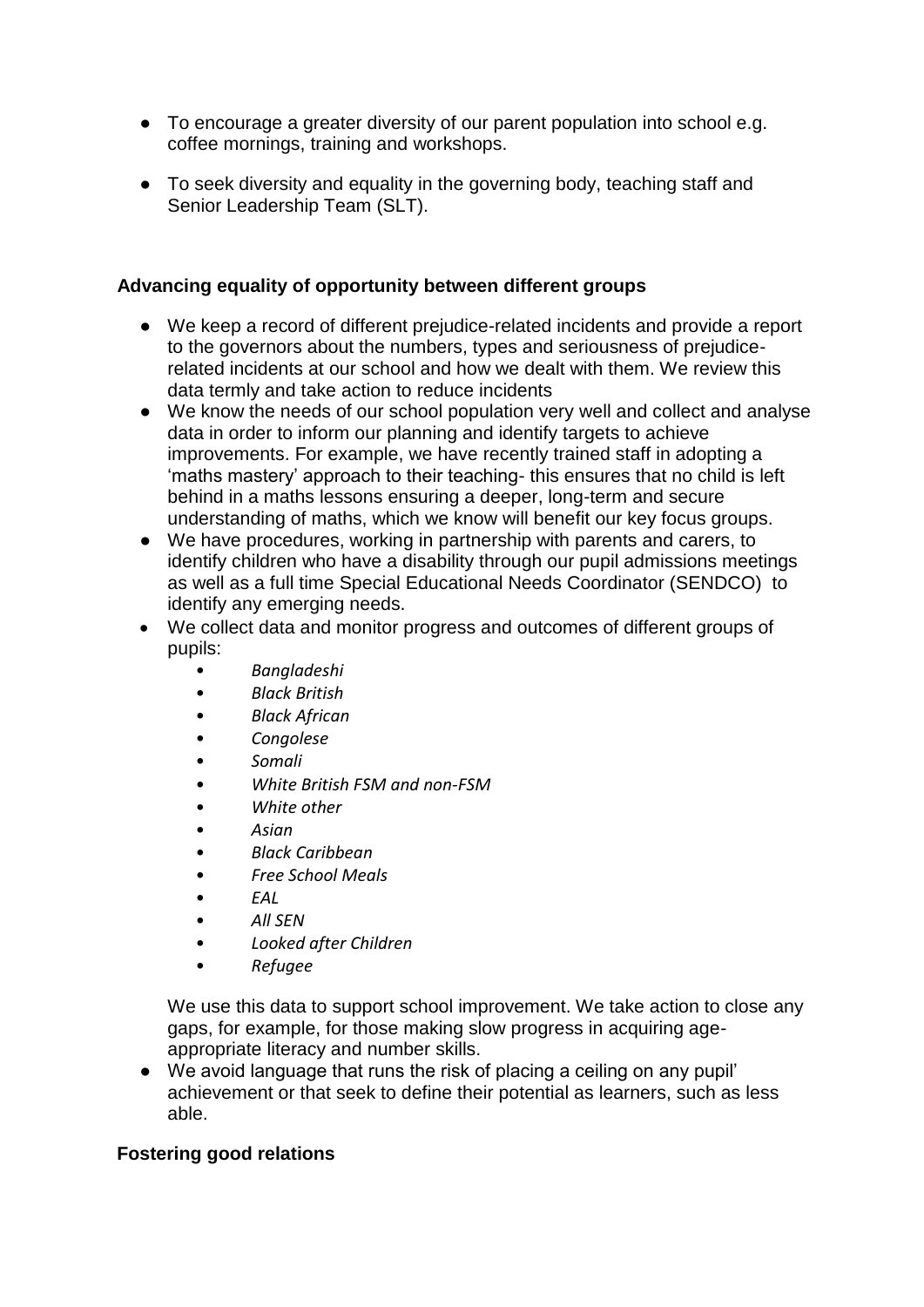We promote good relations between different pupil groups in our school community:

- All parents and carers of children with SEND are invited to attend a termly meeting with the school SENDCO and class teacher to review support in place at school. Additional meetings take place throughout the school yearwhen required.
- Coffee mornings are held each term which all parents are invited to. Topics have included: mental health and wellbeing, anxiety and reading with your child.
- International evening is held bi-annually to celebrate our diverse population at school.
- Whilst Black history is embedded into our new curriculum, we also celebrate Black history month every year.
- We invite a diverse range of speakers from the local area as part of our work on the new curriculum and celebrating diversity.

### **Addressing prejudice and prejudice based bullying**

The school challenges all forms of prejudice and prejudice‐based bullying, which stand in the way of fulfilling our commitment to inclusion and equality:

- prejudices around disability and special educational needs
- prejudices around race, religion or belief, for example anti‐Semitism and Islamophobia, Travellers, migrants, refugees and people seeking asylum
- prejudices around gender and sexual orientation, including homophobic and transphobic attitudes

We keep a record of different prejudice-related incidents and provide a report to the governors about the numbers, types and seriousness of prejudice‐related incidents at our school and how we dealt with them. Governors and Senior Leadership Team (SLT) review this data termly and take action to reduce incidents.

### **Training**

Brookfield is committed to equalities and this is reflected in our policies for staff, including our policies for staff conduct, discipline and grievance.

We provide training and guidance on Equalities for all staff new to the school as part of the induction procedure. We will go through the principal expectations and duties of the Equality Act at a whole staff meeting at the start of each school year. Annually, whole school training is carried out around the Equalities Policies and staff's views on the schools targets are discussed and used to adapt our policy.

In addition to this, we also ensure that we are providing training that continues to improve our commitment to ensuring equality and equity in our school community. For example, this summer staff have received training from 'The Black Curriculum' covering: racial literacy, decolonising pedagogy and curriculum, language use and more.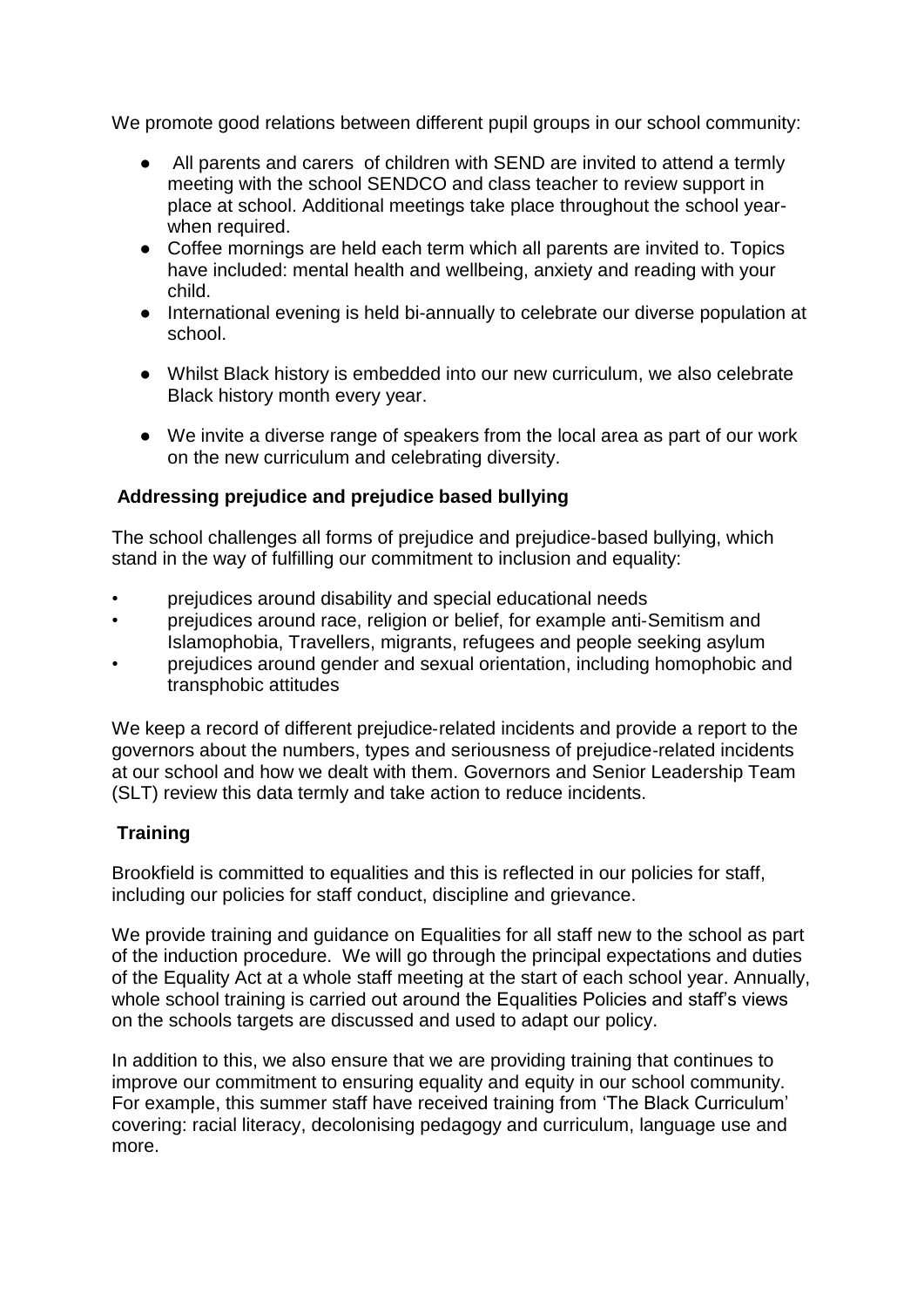Brookfield is also a Trauma Informed School: supporting those who suffer with trauma or mental health problems and whose troubled behaviour acts as a barrier to learning. This is at the centre if our behavioural approach and staff are trained regularly throughout the year.

#### **Impact of the school's actions**

The following table sets out the impact of the actions outlined under: **Equality Objectives. These are updated annually.** 

| Areas in which we have<br>improved outcomes for pupils or<br>students with protected<br>characteristics                                                                                                                | School's actions                                                                                                                                                     | Impact: reviewed July 2021                                                                                                                                                                                                                                                                                                                                                                                                                       |
|------------------------------------------------------------------------------------------------------------------------------------------------------------------------------------------------------------------------|----------------------------------------------------------------------------------------------------------------------------------------------------------------------|--------------------------------------------------------------------------------------------------------------------------------------------------------------------------------------------------------------------------------------------------------------------------------------------------------------------------------------------------------------------------------------------------------------------------------------------------|
| e.g. increased attainment for<br>Reading, Writing and maths for<br>key focus groups e.g., Mobile<br>Pupil Premium Pupil premium,<br>black Somali boys.                                                                 | Year <sub>6</sub> -<br>conferencing<br>time in literacy<br>for teachers to<br>work with<br>disadvantaged<br>groups of<br>children-using<br>Pupil premium<br>funding. | Due to Covid, this stopped<br>prematurely, however our most<br>vulnerable groups of children were<br>invited to lock down school and<br>taught, in most cases, by their class<br>teacher. Teachers will continue to<br>be trained in Maths Mastery and the<br>impact of this will be analysed. The<br>summer 2021 data will be used to<br>inform Pupil Progress Review<br>meetings in September 21.                                              |
| To use 'Trauma Informed<br>Practise Training' to support<br>children with complex SEND and<br>social and emotional need, which<br>will result in: improved<br>attainment, attendance and<br>fewer internal exclusions. | Trauma<br>Informed<br>Practice training<br>Forest school<br>sessions                                                                                                 | TIPC training- has been hugely<br>beneficial in supporting teachers with<br>children in the class who have high<br>behavioural needs. Used to re-write<br>our school behavioural policy.<br>Forest school- had to close due to<br>covid but we have been able to<br>continue sessions for PP and<br>vulnerable children who were invited<br>back to school during lockdown. We<br>will be developing our nurture group<br>offer in September 21. |
| To inspire, motivate and increase<br>engagement of black and<br>minority ethnic backgrounds<br>through the redesigning of our<br>school curriculum.                                                                    | Redesigning of<br>school<br>curriculum who<br>a focus on<br>incorporating                                                                                            | This was postponed due to lock<br>down but launched this summer.<br>Children have been engaged with<br>topics and staff have felt much more<br>confident in delivering lessons after                                                                                                                                                                                                                                                             |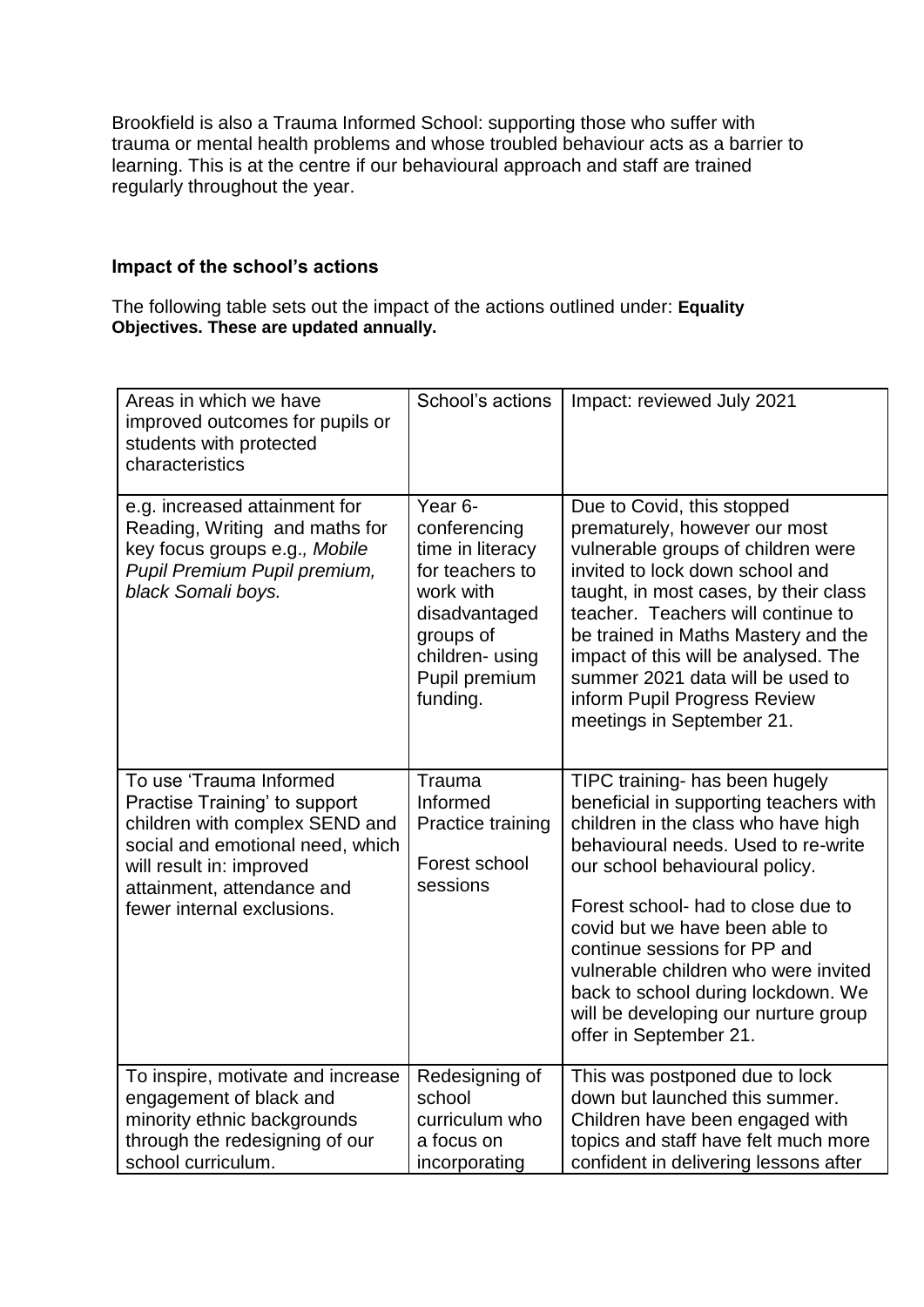| black history<br>units throughout<br>the year as well<br>as including a<br>much more<br>diverse range of<br>literacy texts,<br>diverse figures<br>in science,<br>history etc. | training. Evaluating the impact of the<br>curriculum will happen in the next<br>academic year: 21/22 |
|-------------------------------------------------------------------------------------------------------------------------------------------------------------------------------|------------------------------------------------------------------------------------------------------|
| Teachers also<br>received training<br>from 'The Black<br>Curriculum' in<br>language and<br>racial literacy.                                                                   |                                                                                                      |

# **Roles and Responsibilities**

We expect all members of the school community to support our commitment to promoting equalities and meeting the requirements of the Equality Act.

# ● **Governing body**

The governing body is responsible for ensuring that the school complies with legislation, and that this policy and its related procedures and action plans are implemented. A member of the governing body has been assigned to be the governor responsible for detailed monitoring of this policy and equalities as a whole.

### ● **Headteacher and Leadership team**

The Headteacher is responsible for implementing the policy; for ensuring that all staff are aware of their responsibilities and are given appropriate training and support; and for taking appropriate action in any cases of unlawful discrimination.

### **SENDCO**

School SENDCO has responsibility for assessing, planning and monitoring the progress of children with special educational needs and disabilities. They are actively involved in reviewing the policy and organising relevant training for staff.

### ● **Teaching and Support Staff**

All teaching and support staff will take account of this policy as part of their general duties.

### ● **Parents, carers and other visitors**

All visitors to the school, including parents and carers are expected to support our commitment to equalities and comply with the duties set out in this policy.

### **Monitoring and reviewing the policy**